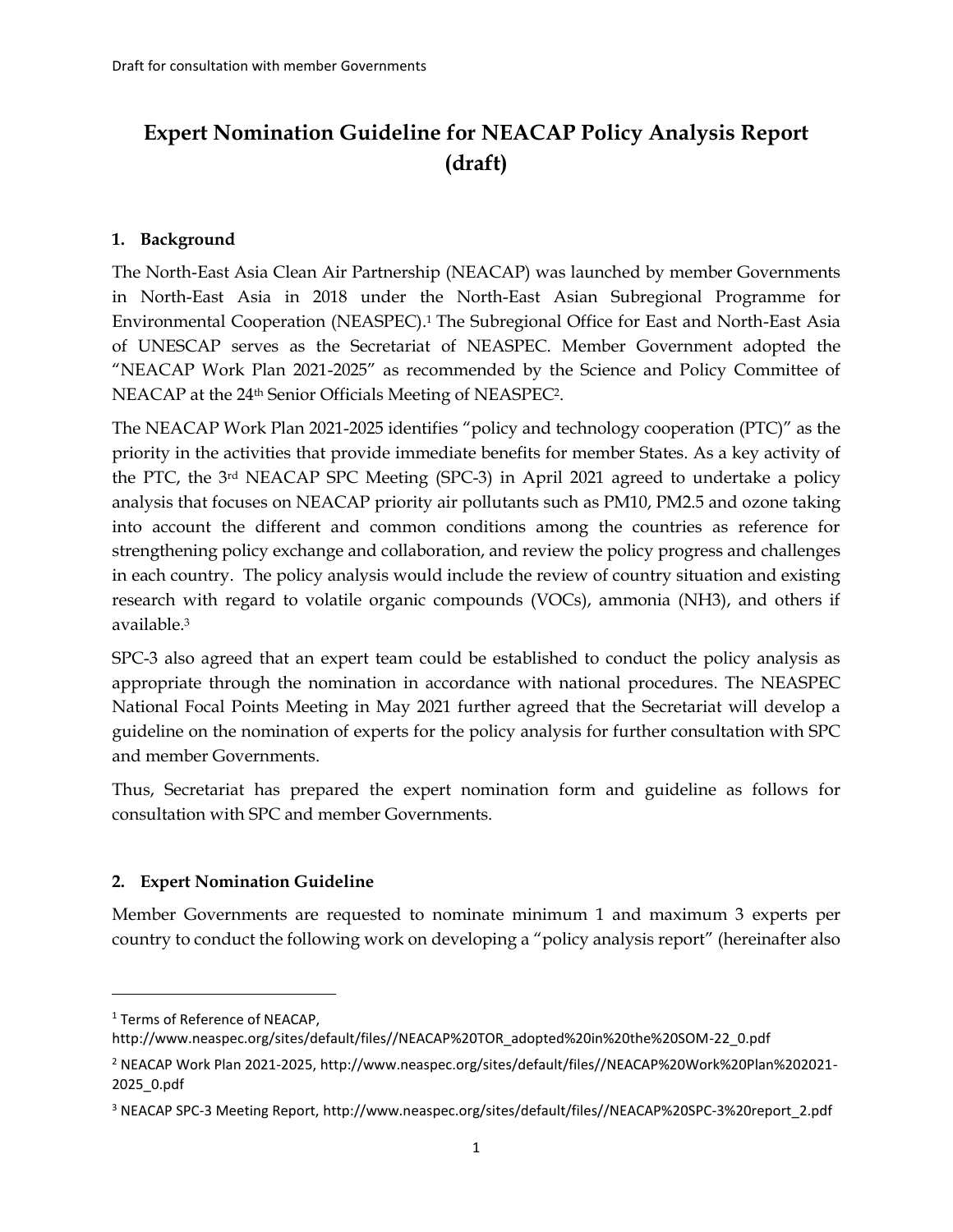as the "report") on policy progress and challenges in managing NEACAP priority air pollutants, which will be prepared by 2022 and published by 2023 under NEACAP.

- **Scope of work:** In accordance with the conclusion of SPC-34 and under the overall guidance to be given by the SPC and member Governments, the nominated national experts, serving as authors of the report, are expected to jointly develop the structure and scope of the policy analysis report, analyze national policy progress and challenges as inputs to the report, and prepare the report as reference for strengthening policy exchange and collaboration.
- The nominated experts are expected to join an inception meeting in 2021 to plan the policy analysis report and expert workshop(s) organized by NEACAP if deemed necessary.
- The experts or representatives of the expert team will be invited to policy dialogues to be held with policymakers in 2022 and 2023 to learn issues concerned with air pollution management and cooperation in governments, and refine and finalize the report with feedbacks from policymakers.
- The dates of the meetings will be decided in consultation with the nominated experts and other participants.

## **3. Modality**

- The nominated experts (if multiple experts are nominated, one expert will be designated by the member Government as the lead expert) will be responsible for liaison with relevant research teams and experts for undertaking the analysis.
- The nominated experts will provide feedbacks on the draft outline (including the scope, methodology, process, etc.) of the report, analyze national policy progress and challenges in managing NEACAP priority air pollutants, provide national inputs of the report, and review the inputs from experts from other countries and draft report.
- The lead expert, in particular, will take the main responsibility for collecting, analyzing, and writing national inputs to the report, and coordinate the inputs from other experts.
- The lead experts could have a consultancy contract with UNESCAP (as Secretariat) for compensating their contributions if deemed necessary.
- An international expert will be hired by the Secretariat to facilitate the preparation of the report, such as: drafting the structure and scope of the report to be discussed jointly with the nominated experts, drafting detailed guidelines to support national experts to prepare respective inputs, compiling information received from national experts, and finalizing the report taking into account the comments received through policy dialogues.

### **4. Required profile of nominated experts**

<sup>4</sup> Report of NEACAP SPC-3, http://www.neaspec.org/sites/default/files//NEACAP%20SPC-3%20report\_2.pdf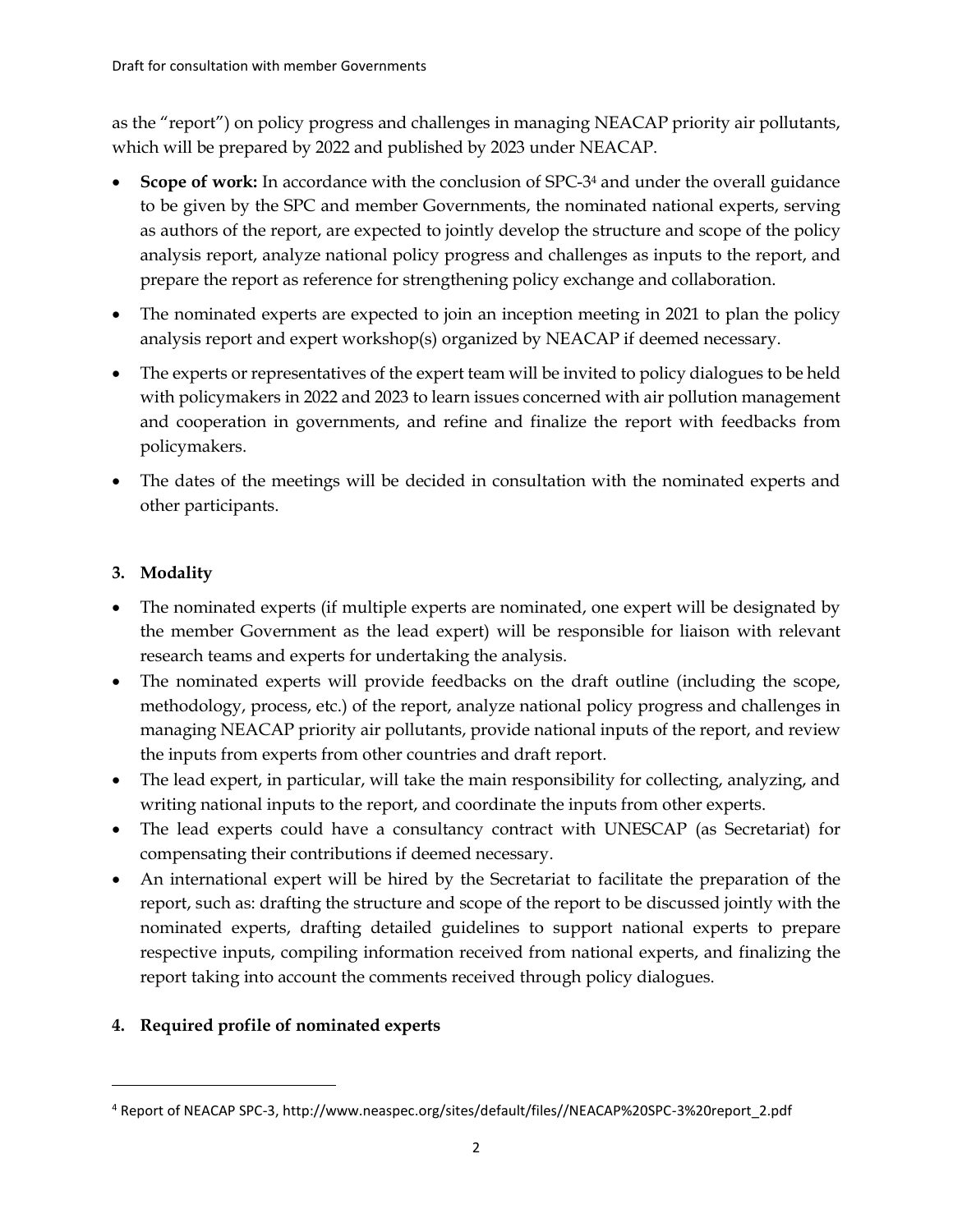#### *(Minimum competency requirements to effectively perform the duty)*

- a) Proven expertise, such as PhD degree or more than ten years of experience, in air pollution management, environmental engineering, environmental science, or related fields, including tangible experience in research projects on NEACAP priority air pollutants
- b) Experience in international research projects on air pollution prevention and control policy and/or assessment
- c) Fluent in English (both speaking and writing)
- d) Preferably, published papers on air pollution control and policy analysis in internationally recognized journals

### **5. Information to be provided**

- Summary of CV in English (including the list of publications)
- Indication of the field of expertise of the nominee

### Annex: NOMINATION FORM FOR EXPERTS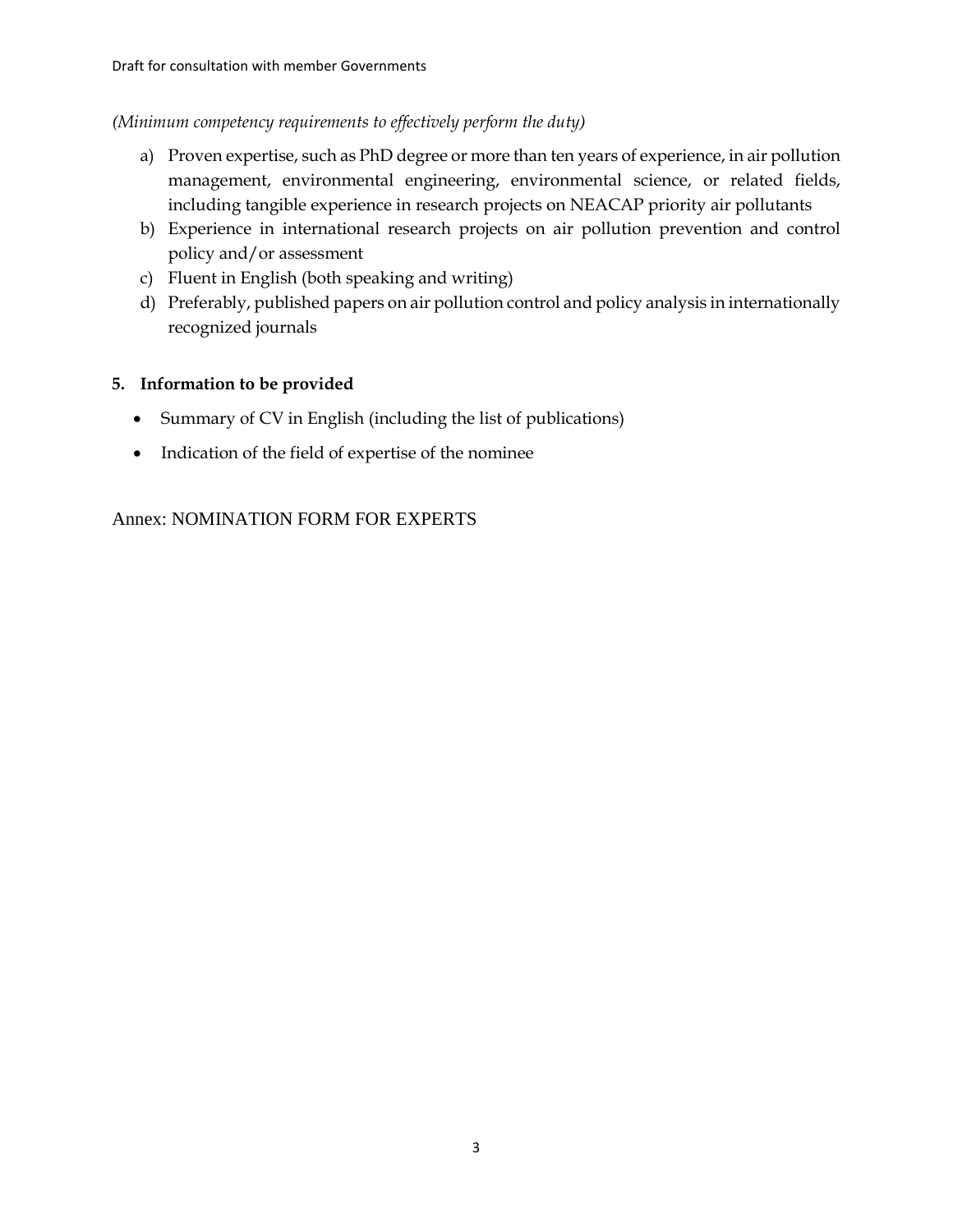



## **NORTH-EAST ASIA CLEAN AIR PARTNERSHIP (NEACAP) Policy Analysis Report**

#### **NOMINATION FORM FOR EXPERTS**

(Please type or print)

IMPORTANT: Please complete this form and return to ESCAP East and North-East Asia Office by e-mail to: Mr. Sung Eun Kim [\(kim54@un.org\)](mailto:kim54@un.org), and copy Ms. Minkyung Hong [\(hong6@un.org\)](mailto:hong6@un.org), preferably *not later than 31 May 2022*

| 1 <sup>st</sup> Nominee | 1.<br>Name:            |
|-------------------------|------------------------|
| (Lead expert)           | 2.<br>Gender           |
|                         | 3.<br>Present position |
|                         | Organization<br>4.     |
|                         | 5.<br>Email            |
|                         | Tel (Office)<br>6.     |
|                         | Mobile<br>7.           |
| 2 <sup>nd</sup> Nominee | Name:<br>1.            |
|                         | Gender<br>2.           |
|                         | Present position<br>3. |
|                         | Organization<br>4.     |
|                         | 5.<br>Email            |
|                         | Tel (Office)<br>6.     |
|                         | Mobile<br>7.           |
| 3rd Nominee             | Name:<br>1.            |
|                         | Gender<br>2.           |
|                         | Present position<br>3. |
|                         | Organization<br>4.     |
|                         | 5.<br>Email            |
|                         | Tel (Office)<br>6.     |